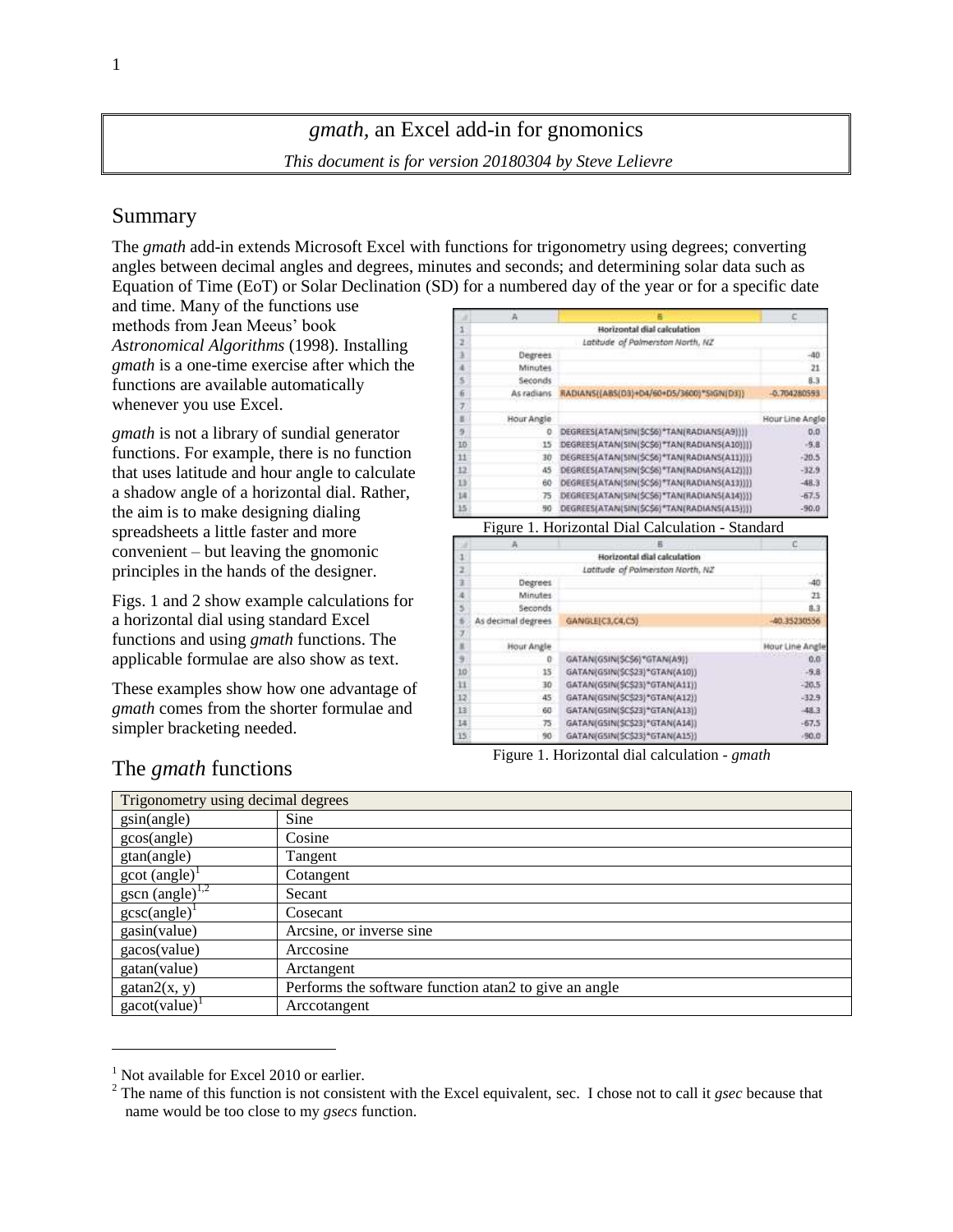| Solar data                                     |                                                                                                                                                                                                                                                                                                                                                                                             |  |  |
|------------------------------------------------|---------------------------------------------------------------------------------------------------------------------------------------------------------------------------------------------------------------------------------------------------------------------------------------------------------------------------------------------------------------------------------------------|--|--|
| gobl()                                         | Returns a medial value for obliquity of the elliptic. Specifically, it returns<br>23.43177307652°.                                                                                                                                                                                                                                                                                          |  |  |
| gobled(date)                                   | Calculates the actual obliquity for a specific Excel Date value (i.e., at a date and time).                                                                                                                                                                                                                                                                                                 |  |  |
| gdcl(day)                                      | Returns a medial value for the declination of the sun at noon on a chosen day of the year.<br>For the purposes of <i>gdcl</i> there are 366 days in a year, numbered from 1 for January $1st$ .                                                                                                                                                                                             |  |  |
| gdcled(date)                                   | Calculates the actual declination of the sun for a specific Excel Date value.                                                                                                                                                                                                                                                                                                               |  |  |
| geot(day)                                      | Returns a medial value for the Equation of Time at noon on a chosen day of the year. The<br>returned value is in decimal degrees i.e. an Hour Angle. For the purposes of geot there<br>are 366 days in a year, numbered from 1 for January 1 <sup>st</sup> .                                                                                                                                |  |  |
| geoted(date)                                   | Calculates the actual Equation of Time for a specific Excel Date value. The returned<br>value is in decimal degrees, i.e. as an Hour Angle adjustment.                                                                                                                                                                                                                                      |  |  |
| Miscellaneous                                  |                                                                                                                                                                                                                                                                                                                                                                                             |  |  |
| gmathver()                                     | Returns a version statement as a string of characters.                                                                                                                                                                                                                                                                                                                                      |  |  |
| grefract(altitude,<br>pressure, temperature)   | Estimates the apparent altitude of the sun from a true altitude, using Bennett's<br>approximation for refraction. The inputs for atmospheric pressure and air temperature are<br>optional, defaulting to 1010 millibars and 10°C respectively.                                                                                                                                              |  |  |
| gunrefract(altitude,<br>pressure, temperature) | Estimates the true solar altitude from an apparent altitude, using Sæmundsson's<br>approximation for refraction. The inputs for atmospheric pressure and air temperature are<br>optional, defaulting to 1010 millibars and 10°C respectively.                                                                                                                                               |  |  |
| Angle conversion                               |                                                                                                                                                                                                                                                                                                                                                                                             |  |  |
| gangle(degees, minutes,<br>seconds)            | Converts an angle expressed as degrees, minutes and seconds, to decimal degrees.<br>Each input is optional, defaulting to zero.                                                                                                                                                                                                                                                             |  |  |
| gdegs(angle)<br>gmins(angle)<br>gsecs(angle)   | Used for converting decimal degrees back to degrees, minutes and seconds. gdegs, gmins<br>and gsecs extract the parts of an angle after rounding to the nearest whole second. The<br>rounding process may cause 60 seconds to be carried back as a minute, or 60 minutes as<br>a degree. Thus the results are only meaningful if all 3 function are used together to<br>decompose an angle. |  |  |
| gpart(angle, part, mode,<br>precision)         | Extracts the specified part of an angle with rounding of the least significant part<br>requested, to the specified precision. Used for converting decimal degrees back to<br>degrees, minutes and seconds when the preceding three functions are not applicable. See<br>the explanation given later.                                                                                        |  |  |
| greduce(angle)                                 | Reduces an angle to the range $-180 <$ angle $\leq 180$ .<br>This may result in a change of sign. For instance, $-185^\circ$ is converted to $+175^\circ$ . There is<br>no return value of exactly -180 $^{\circ}$ ; it is converted to +180 $^{\circ}$ .                                                                                                                                   |  |  |

# Using *gmath*

See the later section for installation instructions. Once *gmath* is installed, you use its functions just like any of Excel's native functions. You should never need to open or edit the *gmath.xlam* file. Instead, simply open a new or existing Excel workbook (.xlsx file) and build your spreadsheets as required.

As with any Exel function, *gmath* allows absolute or relative cell references, as well as fixed values, to be used as inputs. Excel native functions and *gmath* functions can be combined in a cell formula.

In *gmath*, angles are treated as decimal degrees. Except where indicated in the function definitions above, inputs and return values are double precision numbers.

Solar data returned by *gmath* functions are for the Prime Meridian. If a local value is needed you must adjust accordingly, prorating 1 day of the Earth's rotation for 360 degrees of longitude.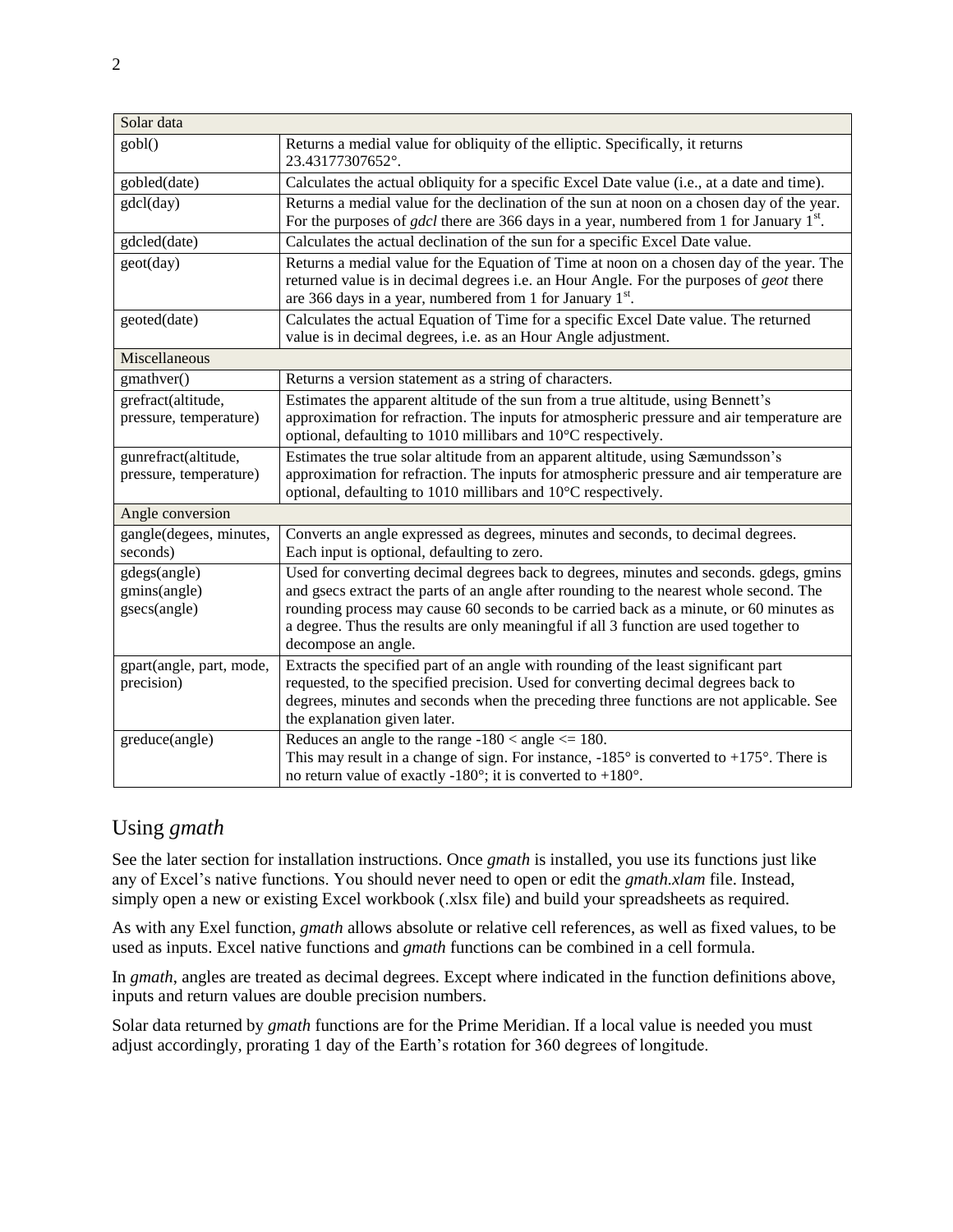Some of the solar data functions take a numbered day of year, counted from 1 to 366, as the input. In this arrangement, the day numbers on which the months start are 1, 32, 61, 92, 122, 153, 183, 214, 245, 275, 306, and 336. February  $29<sup>th</sup>$ , the intercalary day, is day 60.

#### Precision and significant digits

Although angles are stored and processed by *gmath* using variable type Double, in practice there is usually little benefit from showing calculated angles at a precision of more than 2 or 3 decimal places.

For example, the fourth decimal place of a decimal degree corresponds to less than 3 seconds of arc; for geographic coordinates it represents less than 100 metres even at the equator. Similarly for shadow angles, penumbral effects limit the precision attainable to several minutes.

### Comments on how Excel displays numbers

Confusion may arise because Excel's default cell display format, *General,* varies the number of digits shown depending on the column width available.

Even if you set the display format to *Number* it may still be misleading - cell values are displayed using 2 decimal places unless explicitly changed. For example, a cell containing a value of 59.9999 will display as 60.00 if the default number of decimal places is used. My recommendation is to set cells containing numbers to *Number* format and then to adjust the column widths and the number of decimal digits displayed to match the precision required. See figs. 3 and 4.



Figure 3. Mismatch between cell content and displayed value in General format; Use the applicable dropdown menu to change the cell's format.



Figure 4. Setting the number of digits displayed to match the cell content's precision is achieved using the controls highlighted by a red asterisk.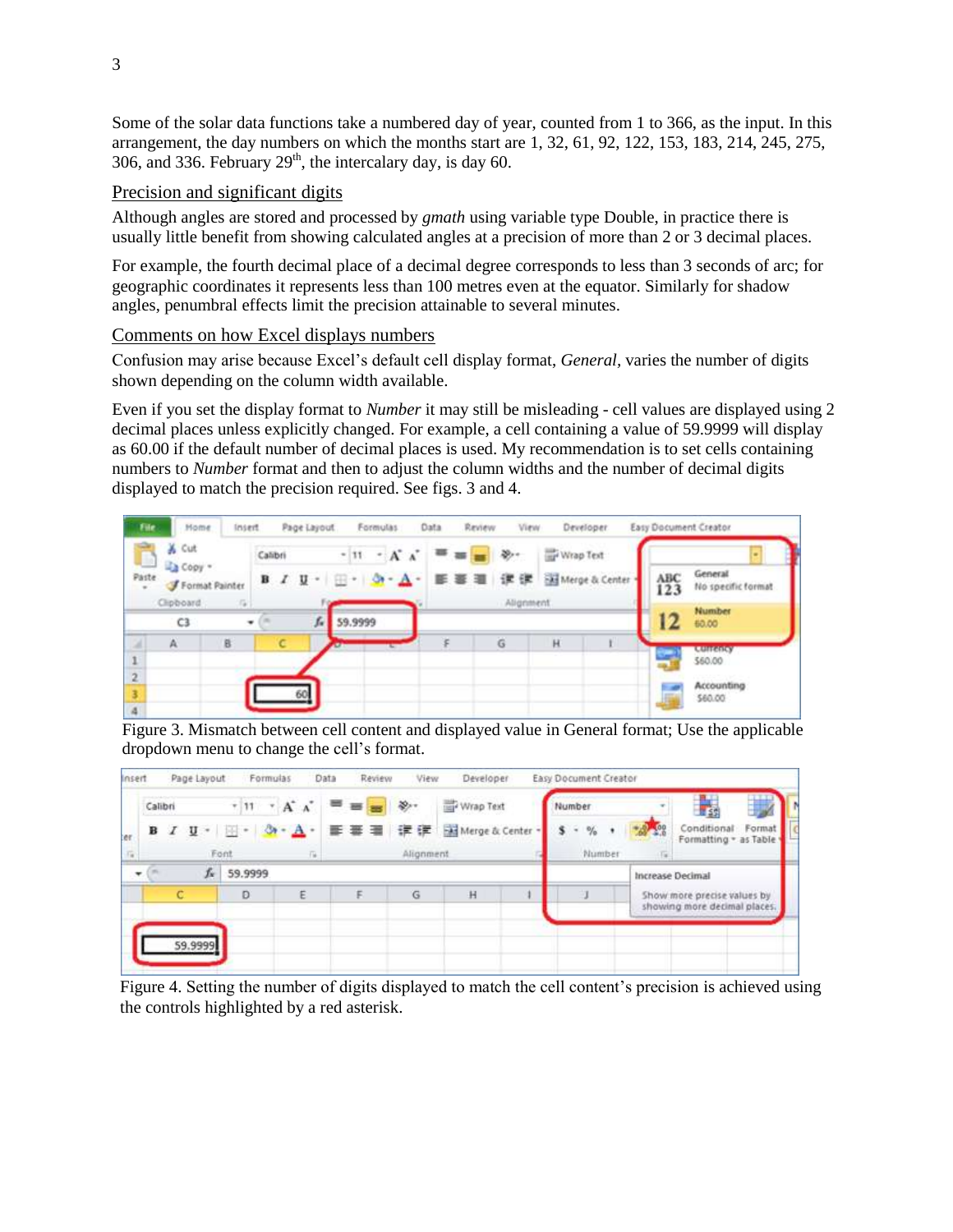### Notes on the solar data functions

For the functions that return medial values for a numbered day of the year, returned values are the average of the maximum and minimum values occurring over the years 2020 to 2099, for the Prime Meridian. I chose this range of years on the basis of 80 years as a reasonable upper limit for the lifespan of a new dial. The medial values never vary from daily values by more than 19″ for Obliquity, 15.55′ for SD, and the equivalent of 14.33 seconds of time for EoT, over the entire period.

Meeus' algorithms make use of Julian Day numbers. Excel has its own internal date representation, equivalent to a Julian Day but with a different starting point in history. When applicable (i.e. for functions whose name ends 'ed' for Excel Date) *gmath* makes the required adjustment. Dates and times provided as inputs to *gmath* should be Excel Dates. Dates before January 1<sup>st</sup>, 1900 are not handled by Excel.

An Excel Date is actually a date and time. If you're using *gmath* functions to obtain a solar value for a specific date be sure to specify the time of day required (usually noon) as well as the date.

The EoT functions return angles, for convenient adjustment of Hour Angles. If minutes and seconds of time are required, divide the returned value by 15 and then use the *gmath* angle conversions functions: to express the angle as minutes and whole seconds you would use *gmins*(angle / 15) and *gsecs*(angle / 15).

Pay attention to sign - *gmath* returns values that must be subtracted from apparent time to get mean time.

#### Notes on the miscellaneous functions

Although atmospheric refraction is rarely considered in sundial design, two functions are included for completeness. *grefract* adjusts a true altitude to an apparent altitude; *gunrefract* does the converse.

Atmospheric Refraction is significant if the sun is close to the horizon. It is usually ignored, but for precise calculations of day length, sunrise or sunset one might take it into account. If doing so, bear in mind that the *gmath* functions return approximations. There is no allowance for the elevation of the place, nor how topography affects the timing of the sun's appearance or disappearance from view, nor localized atmospheric effects, nor wavelength of light. Meeus warns that studies indicate that the actual refractive effect encountered at the horizon routinely deviates by as much as 0.3° from predicted values (p. 107).

#### Notes on the angle conversion functions

#### *General observations*

These functions return #VALUE if an input is out of range or an invalid combination of inputs is detected. Certain invalid inputs or combinations of inputs may not be detected, so users should to check that the results of calculations appear reasonable. As well, other Excel error codes may be encountered if generated by the underlying functions used by *gmath*.

Excel's in-built rounding mechanism follows the "round half down" convention, otherwise known as "Banker's Rounding". *gmath* uses the "round half up" convention commonly used in scientific work.

#### *gangle(degees, minutes, seconds)*

Degrees may be positive or negative. Minutes and seconds must be less than 60, and normally are positive matching how angles are conventionally written; for example, gangle(-30, 30) converts to the decimal angle -30.5°.

Non-integer input values are accepted. For example, gangle(10, 15.5) evaluates to the same angle as gangle(10, 15, 30) does.

If degrees is not given or 0, minutes may be negative; if neither degrees nor minutes are given or both are zero, seconds may be negative, e.g. gangle(, -30, 0) converts to -0.5°.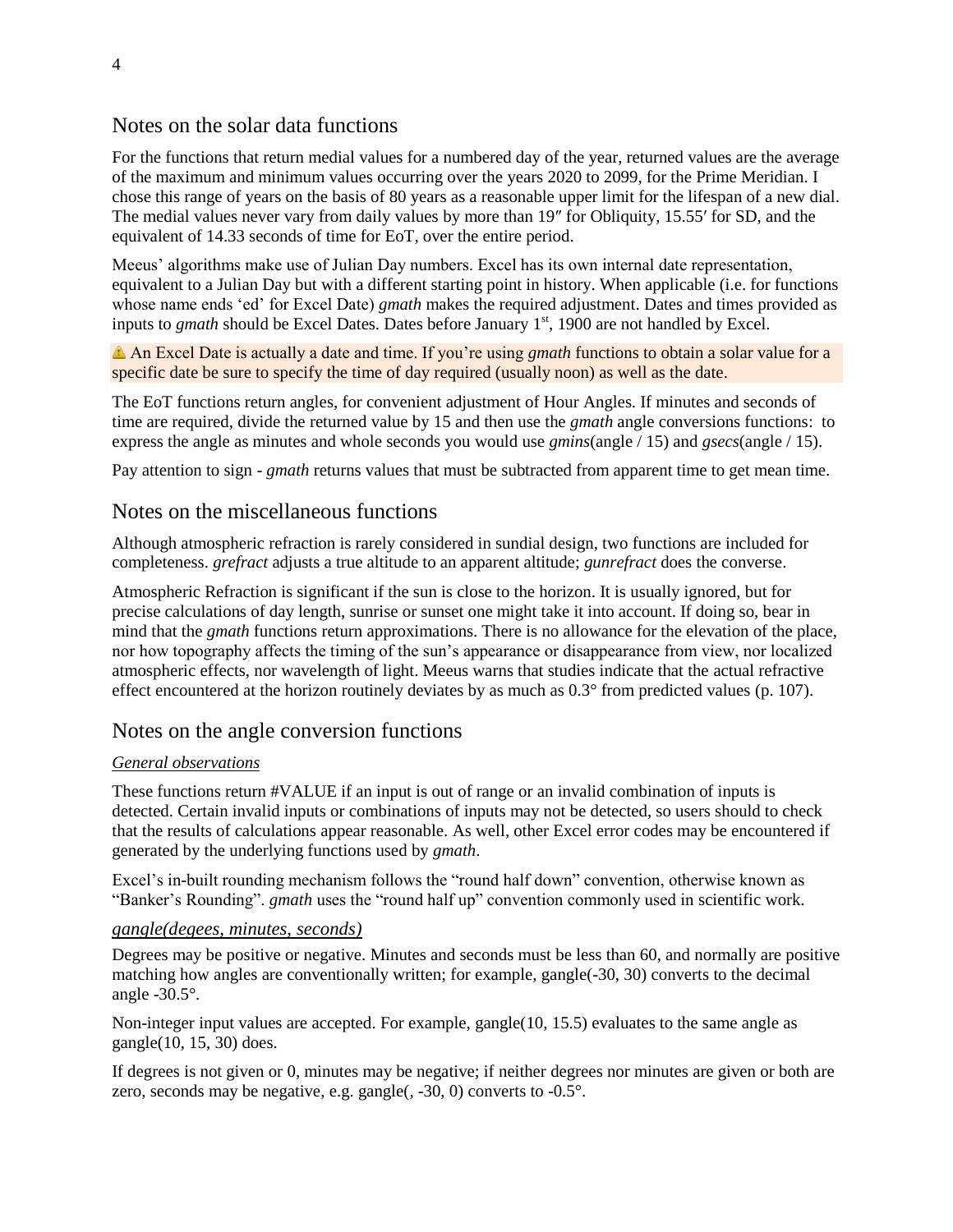### *gdegs*, *gmins* and *gsecs*

Use these functions together to convert from decimal degrees to a whole number of degrees, a whole number of minutes and a whole number of seconds. Because they perform rounding, the functions are meaningful only if all three parts of an angle are extracted. To see why, consider a calculation that produces 59.999886°, equivalent to 59° 59′ 59.99″, as the result. With rounding, the seconds become 60, which become 0 with an extra minute carried back. In turn, the minutes value becomes 60 which becomes 0 with an extra degree carried back. Thus the return values are *gdegs*: 60, *gmins*: 0, *gsecs*: 0. If this is not the desired conversion use *gpart* instead.

For an example of a case requiring the switch to *gpart*, consider the conversion of 59.999719°, which is 59° 59′ 58.99″, and assume you wish to display the angle as whole degrees and whole minutes with no seconds shown. Returned values would be *gdegs*: 59, *gmins*: 59, *gsecs*: 59. Expressing the angle using only whole degrees and whole minutes isn't just a matter of skipping the *gsecs* value - doing so would treat the angle as 59° 59′ instead of its true closest degrees and minutes value, 60° 0′. Instead, use *gpart(59.999719, "d", "dm", 0)* and *gpart(59.999719, "m", "dm", 0),* described below.

Negative angles close to zero degrees are handled by returning a negative value from *gmins* or *gsecs* as applicable. If this is not the desired behaviour, use the absolute value of the angle as the input in conjunction with Excel's *sign* function.

#### *gpart(angle, part, mode, precision)*

The *gpart* function generalizes *gdegs*, *gmins* and *gsecs*. The Part parameter determines the element to be returned; allowed values are "d", "m" and "s". The Mode parameter controls how the angle is to be treated – as degrees, as degrees and minutes, or as degrees and minutes and seconds; allowed values are "d", "dm" and "dms". The Precision parameter is an integer specifying the decimal digits for the last applicable element. The following table shows the combinations that can be used.

| Parts required                                           | Function calls                                         |
|----------------------------------------------------------|--------------------------------------------------------|
| Angle rounded to the nearest whole degree                | gpart(angle, "d", "d", 0)                              |
| Decimal degrees to n decimal places <sup>3</sup>         | gpart(angle, "d", "d", n)                              |
| Degrees and nearest whole minute                         | gpart(angle, "d", "dm", 0)                             |
|                                                          | gpart(angle, "m", "dm", 0)                             |
| Degrees and decimal minutes to n decimal places          | gpart(angle, "d", "dm", n)                             |
|                                                          | gpart(angle, "m", "dm", n)                             |
|                                                          | gpart(angle, "d", "dms", 0)<br>$\Leftrightarrow$ gdegs |
| Degrees, minutes and nearest whole second                | gpart(angle, "m", "dms", 0)<br>$\Leftrightarrow$ gmins |
|                                                          | gpart(angle, "s", "dms", 0)<br>$\Leftrightarrow$ gsecs |
|                                                          | gpart(angle, "d", "dms", n)                            |
| Degrees, minutes and decimal seconds to n decimal places | gpart(angle, "m", "dms", n)                            |
|                                                          | gpart(angle, "s", "dms", n)                            |

Negative angles close to zero degrees are handled by returning a negative minutes or seconds value as applicable. If this is not the desired behaviour use the absolute value of the angle as the input, in conjunction with Excel's *SIGN* function.

l

 $3$  This may appear to be equivalent to rounding an angle by using Excel's built-in rounding function. However, that function uses so-called "Bankers' Rounding" whereby a least significant digit of 5 is rounded down. The *gpart* function uses mathematical rounding, meaning that 5 rounds up.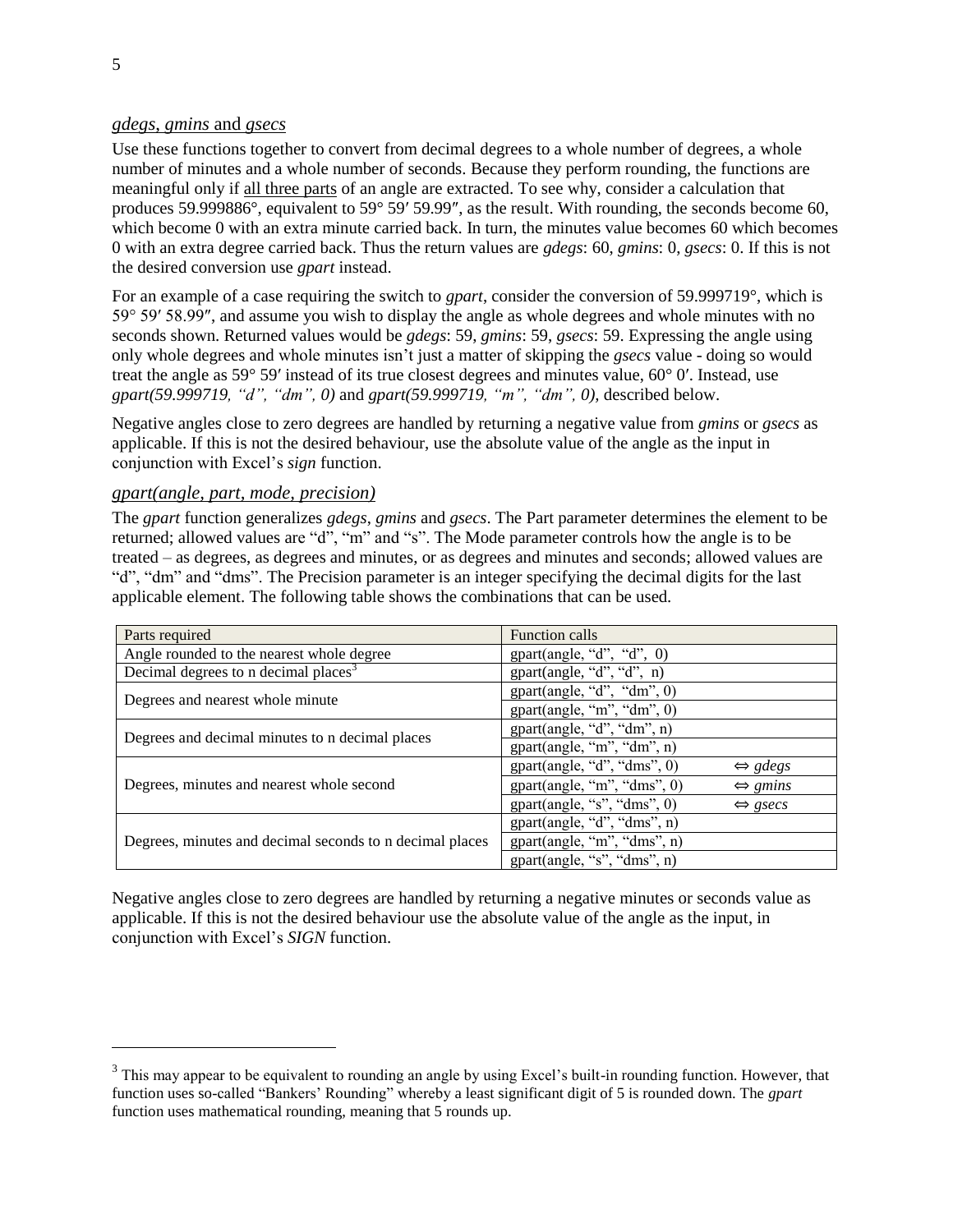## Installing *gmath*

The installation process will depend on the version of Excel used. The following notes relate to Excel 2010 on a Windows 10 PC, but I expect the process to be is similar on other configurations.

First, visit <http://www.va7lel.ca/sundial/gmath.xlam> to obtain the file. Save it to a convenient temporary location. Using Windows Explorer or the Desktop view, also copy the file to your clipboard.

Now start Excel and choose *File* / *Options* from the menu. On the page that pops up, choose *Add-Ins*.